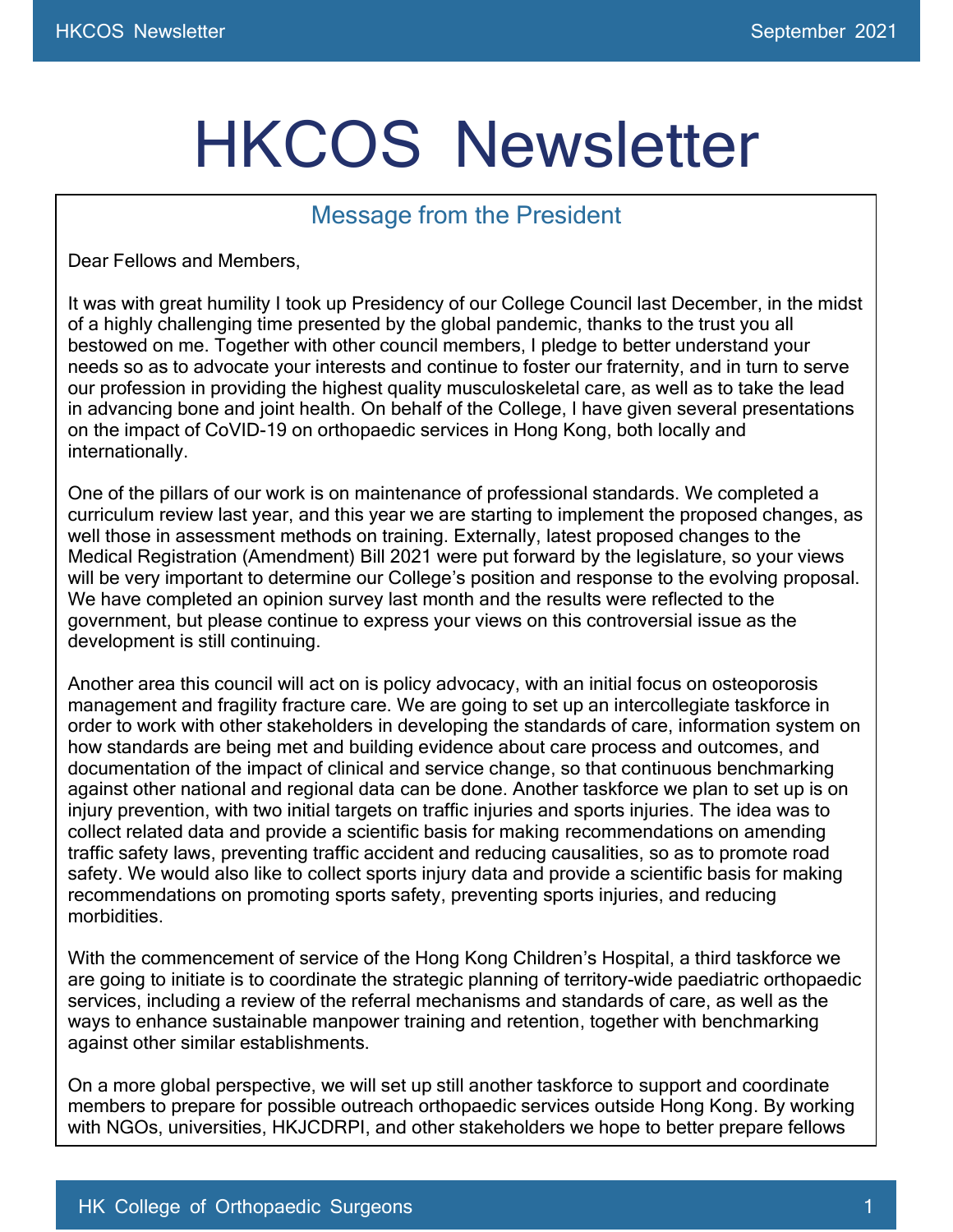and members to join overseas orthopaedic volunteer missions and provide the required support.

If you are interested to join any of the taskforces mentioned above or have any suggestions on how we can serve you better, please do not hesitate to let us know.

May I take this opportunity to wish you and your family a wonderful Mid-Autumn Festival!



Photograph taken after the HKCOS-RCSEd Joint Specialty Fellowship Examination in Orthopaedic Surgery in October 2020.

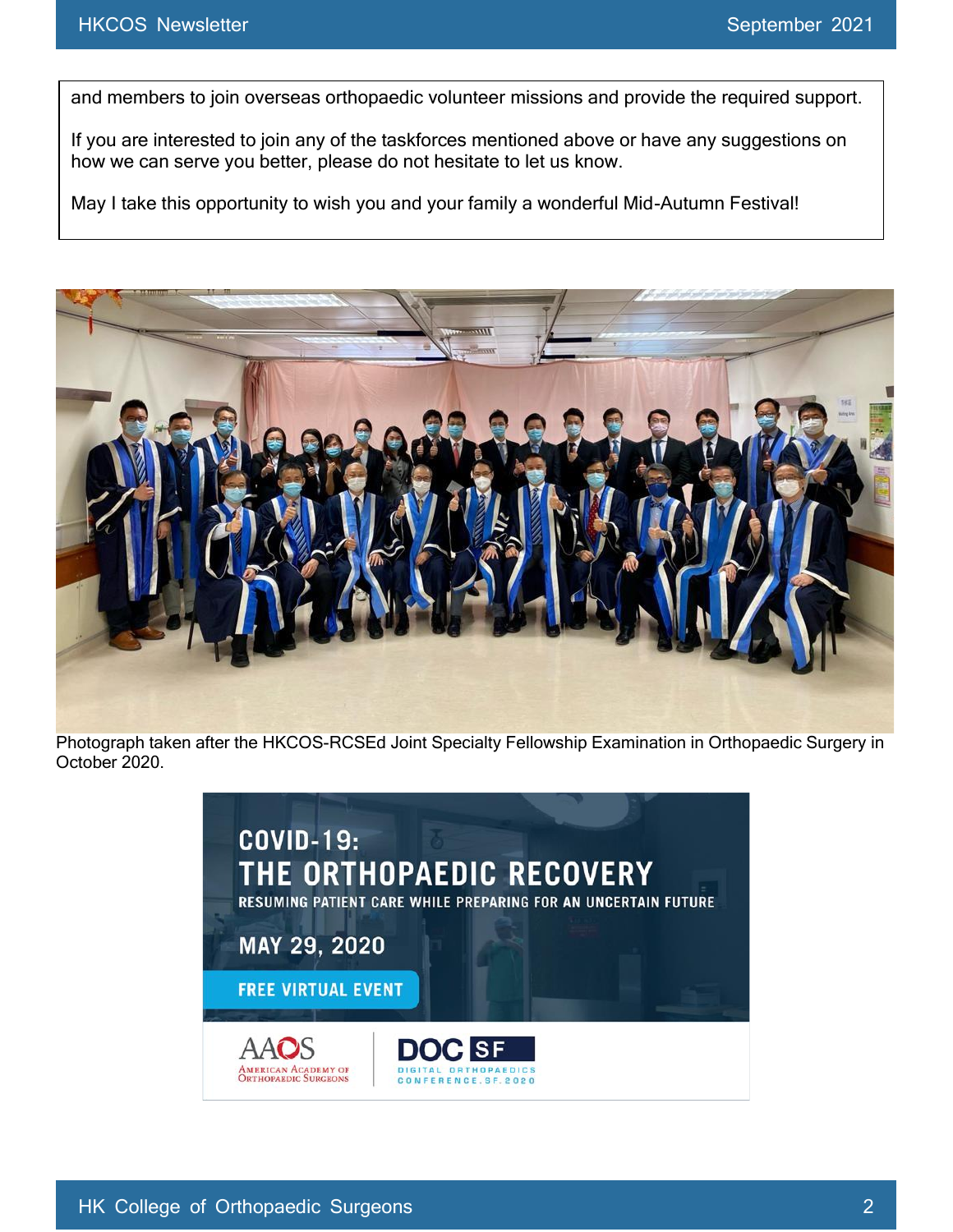## Council Members 2020-2022

| President                 | Dr. LI Wilson             |
|---------------------------|---------------------------|
| Vice-President            | Dr. CHAN Wai Lam          |
| President-Elect           | Dr. LAW Sheung Wai        |
| Chief Censor              | Dr. CHAN Ping Tak         |
| <b>Deputy Censor</b>      | Dr. LAU Tak Wing          |
| <b>Honorary Secretary</b> | Prof. LEUNG Ka Li Frankie |
| <b>Honorary Treasurer</b> | Dr. POON Kai Chung        |
| Immediate Past President  | Dr. YAU Wai Pan           |
| Council Member            | Dr. CHIU Chi Kit          |
| <b>Council Member</b>     | Dr. CHIU Ming Yu          |
| <b>Council Member</b>     | Dr. ONG Michael Tim Yun   |
| <b>Council Member</b>     | Dr. TSE Yun Tin Paul      |
| Council Member            | Dr. WONG Kam Kwong        |

## Young Fellows Committee 2021-2022:

| Chairlady | Dr. CHEUNG Yim Ling Amy |
|-----------|-------------------------|
| Member    | Dr. CHAN Tze Wang       |
| Member    | Dr. CHEUNG Man Hong     |
| Member    | Dr. HUNG Leong Pan      |
| Member    | Dr. LOK Lin Wing        |
| Member    | Dr. NG Wai Kit Raymond  |
| Member    | Dr. ONG Michael Tim Yun |
| Member    | Dr. TUNG Kam Lung       |
| Member    | Dr. YEE King Hang       |
| Member    | Dr. YEUNG Ching Man     |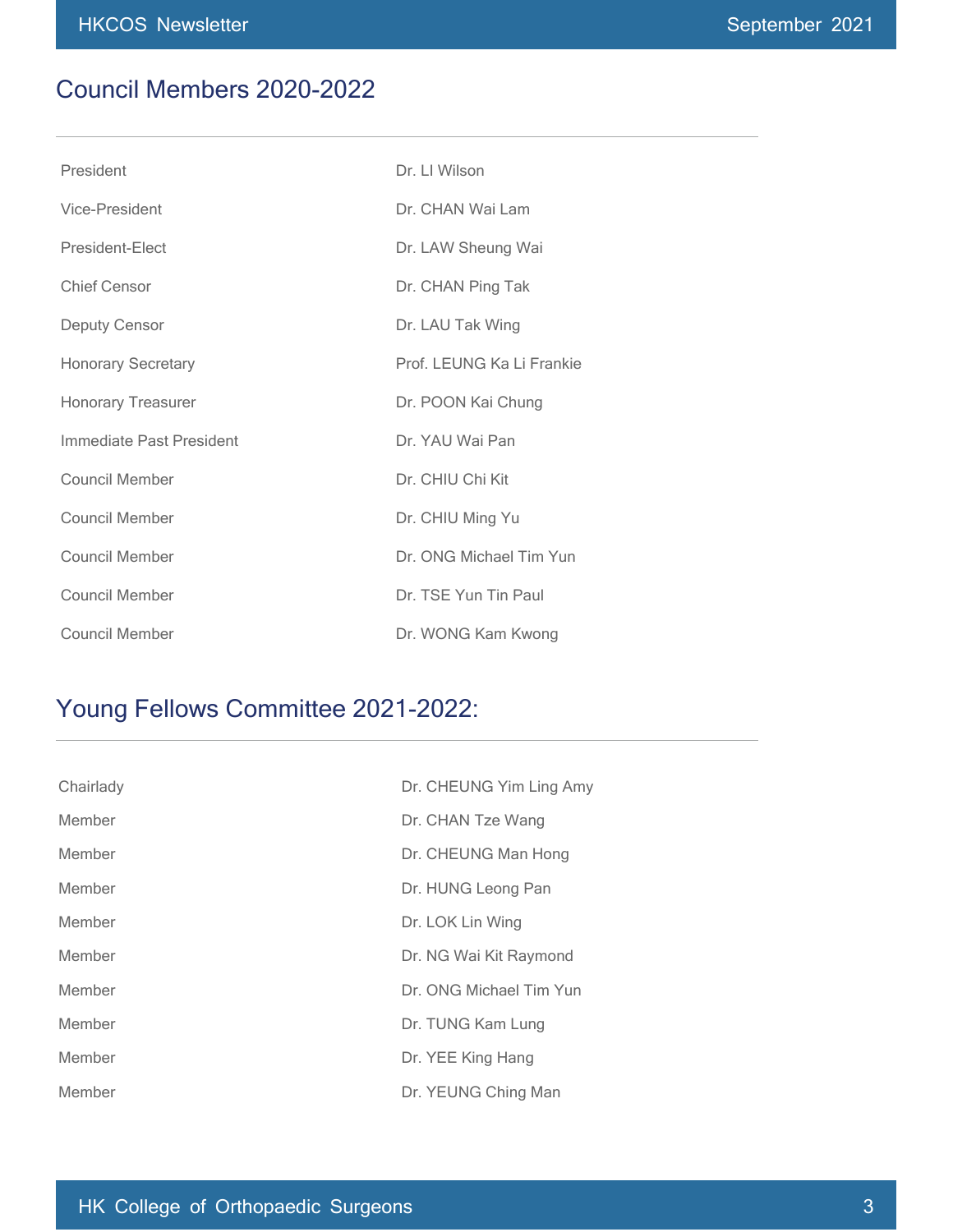

Results of opinion survey regarding the Government's proposed Medical Registration (Amendment) Bill 2021

In May 2021, the College issued an opinion survey to all fellows regarding the Government's proposed Medical Registration (Amendment) Bill 2021. This Bill proposes to exempt medical graduates from a list of up to 100 approved non-local institutions from licensing examination. Non-local medical graduates are also required to serve in a public healthcare institution for at least 5 consecutive years to obtain formal registration in Hong Kong. Continuation of employment is subject to on-the-job assessment to ensure their standard. Furthermore, only permanent residents of Hong Kong SAR will be eligible for this scheme.

There were 102 responses to this poll and the results were as follows:

Do you agree with the principle that non-local medical graduates should be allowed to obtain full registration without licentiate examination after a period of public service?

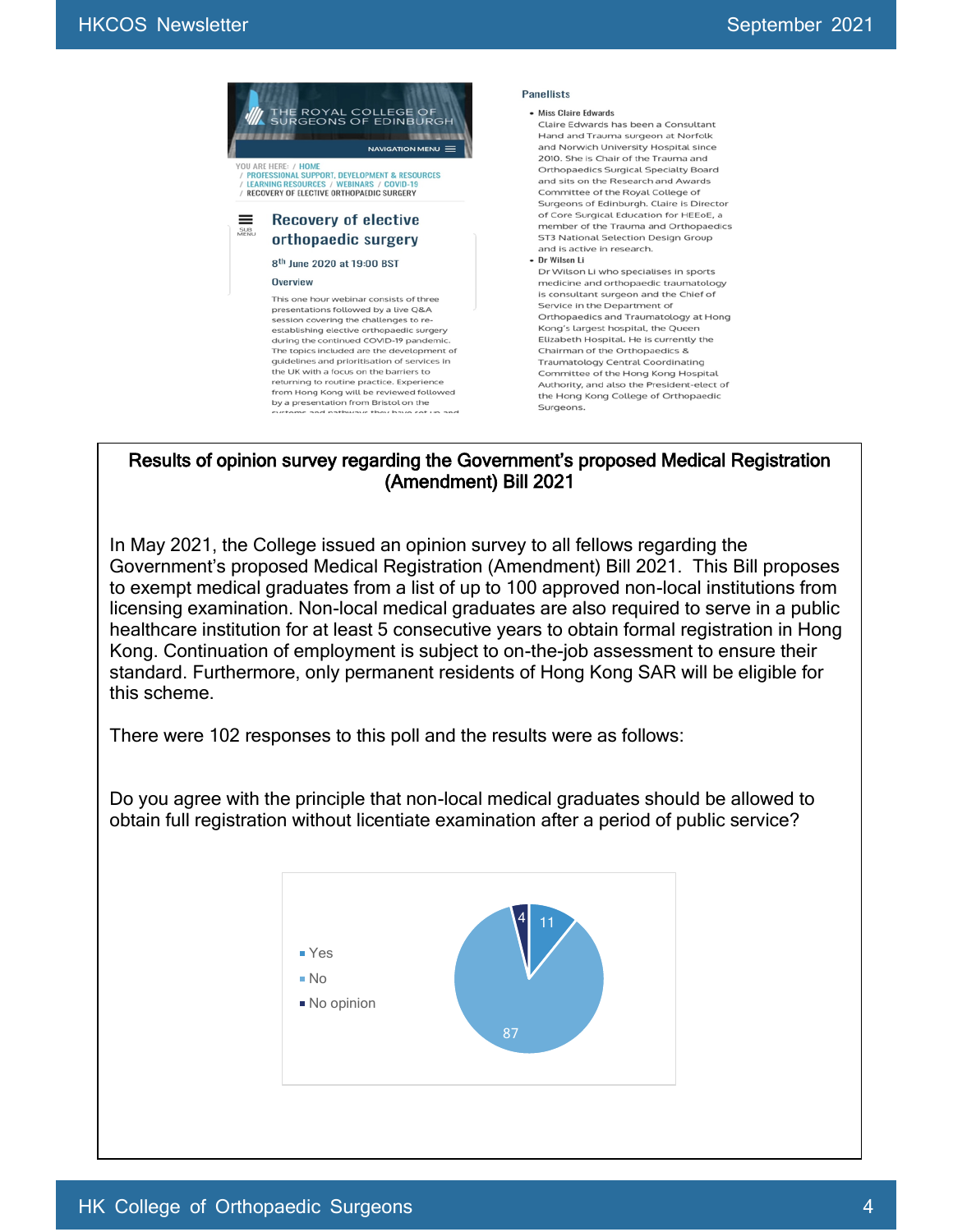